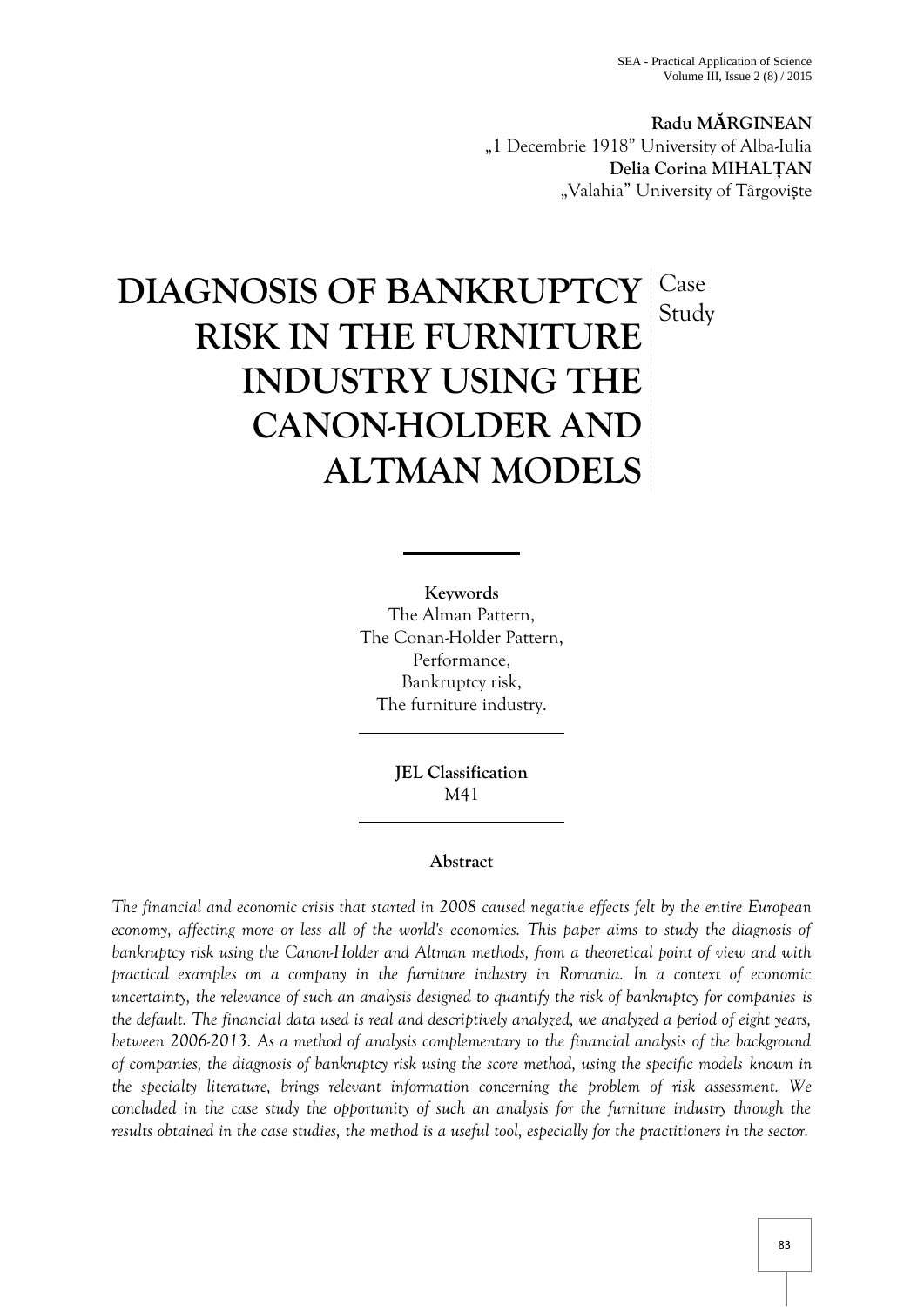## **1. Introduction**

The furniture industry in Romania appears in the national context as one of the most profitable industries of the Romanian economy. Essentially, although there are important challenges for the sector, it can be said that investments in the furniture industry are mostly profitable, and this is due to the outstanding quality of Romanian furniture, exported mostly in Central and Eastern Europe.

This paper aims to study the diagnosis of bankruptcy risk using the Canon-Holder and Altman methods, from a theoretical point of view and with practical examples on a company in the furniture industry in Romania. The challenges in the sector of the furniture industry in Romania are many, in the context of large and medium companies in the industry have been significantly affected by two factors: the global economic crisis, debuting with powerful effects in 2009, and the military crisis in Eastern Europe, due to the conflict in Ukraine, debuting in February 2014. These two external factors to the industry are a particular challenge in the sense that both have determined and will determine serious changes in the sector, as much as for production, as for commercialization.

Developing companies in the furniture industry, as in the case of the national industry, currently require an extremely rigorous management, especially in financial terms. For the furniture industry in Romania the concern is important given that the industry is an opportunity for our country, both economically and ecologically, the furniture industry, having the highest value completely adds to the whole economical sector.

The economical and social context of the period after 2008 and until today can be characterized as having a positive development, from a financial uncertainty in the huge global economic crisis, to the sector's significant growth signals in recent years. The appreciation enjoyed by the furniture industry in Romania in the woodworking sector has been increasing in the last year. An element that brings great difficulties to the furniture manufacturers, according to the president of the Furniture Manufacturers Association of Romania, Mrs. Aurica Sereny, is the cost of raw material, i.e. wood, which increased in 2014 by 25% - 30%. Thus, due to this phenomenon, many furniture manufacturers, in particular those that work with softwood, are, towards the end of 2014, near bankruptcy. It is important to note that the furniture industry in Romania, in the first months of 2014, increased in the percentage of the total wood industry, from 46% in 2013 to 49.3% in the first half of 2014(Zilahi Imre, 2014, pp. 10-12).

In this favorable context for the furniture industry sector in the last 2-3 years, we think it is appropriate for any initiative to improve the financial management for entities in the sector to be

made, through measures applicable not only for large companies in the sector but also for micro, small and medium enterprises.

#### **2. Literature review**

The function of forecast, according to the author V. Nicholas, plays an important role in the management process, because it requires carrying out works that anticipate the evolution of a system, the ultimate goal being the development and expression of a forecast. Through this effort, we envisage, predetermine "with methods and specific means to the goal**,** the dynamics and efficiency of an action or system of actions"(Valentin Nicolae et. al., 2003). However, based on the Alman or Conan- Holder models, computer models that were built by processing financial data directly provide an estimate of the probability of bankruptcy of the entity. One such example was made in the literature by I. R scolean, R. Dobra and GC Slusariuc(2012). The diagnosis of bankruptcy risk was and is extensively studied in specialized literature, both in the country and in foreign literature. There were several attempts at establishing econometric models for risk quantifying. The overall purpose of these researches was to obtain an estimation of a possible bankruptcy before it occurs to facilitate management decisions designed to prevent this.

Through statistical modeling of indicators, most of the times financial, for the most common models, according to the results tested by the creators of the Altman model, Conan-Holder model, Cematt model or others, it is possible to forecast bankruptcy before a period such as this one occurs. The usefulness of this analysis, in our opinion, is especially striking in the dynamic context of contemporary economy, in which the threat of a new economic crisis is made because of the difficult political context.

The Altman model, developed by Professor Altman, for the purpose of specialized literature can provide information on the possible bankruptcy of companies by about two years before it occurs. This model is presented in Romanian specialized literature, pointing out several authors such as Monica Violeta Achim (2009, pp. 410-411) and Silvia Petrescu (2010, pp. 261-262) G. Holt(2009), etc. The "Z" bankruptcy prediction model appeared in the United States in 1968, and was later developed in 1977 by Professor Altman, who is considered a pioneer of statistical models for forecasting of bankruptcy. With this model, Professor Altman was able to forecast approximately 75% of the bankruptcies of some companies, about two years before they occurred.

In 2008, Panayotis Alexakis studied the actuality of the Altman model on companies in the stock exchange in Greece. The research results support the hypothesis that, from the examples of the companies in Greece, we can say the that the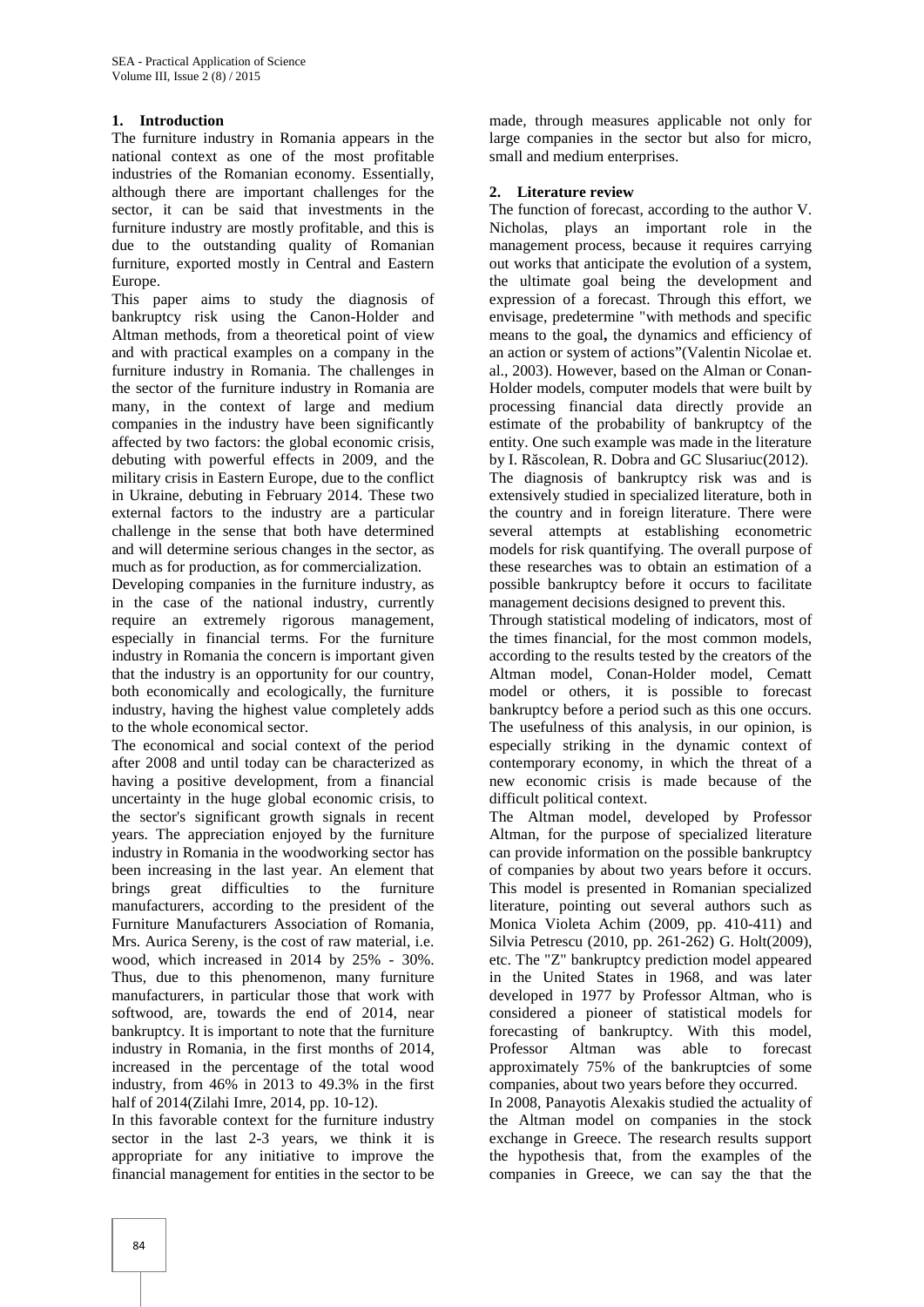Altman model has the ability to predict bankruptcy of companies with certain changes by 5, or even 8 years(Panayotis Alexakis, 2008).

In 1970 the Canon-Holder model, named after its creators, also makes its appearance. The model was developed by Joel Conan and Michel Holder in France, using the discriminated analysis. According to their research, there is the possibility of determining the probability of bankruptcy. They developed a model based on 31 installments between 1970-1975 on 190 small and medium enterprises, of which 50% went bankrupt. In addition to the advantages of discriminated analysis, there is the disadvantage that the information base model is reduced to a few installments, not having considered a broader range of financial ratios, the company is thus seen as a complex system(L. Mândru, A. Khashman, C. Carstea, N. David, L. Patrascu, 2010).

Another parallel that can be made related to bankruptcy forecasting scoring models is the link between the Going Principle, and the bankruptcy forecasting scoring models. The Going Principle says that "*entity continues to operate normally, without going into liquidation or significant reduction in activity*" (OMPF 3055/2009, *art. 36, par. 2*). It can be said that scoring models, such as those analyzed by us - Altman and Conan-Holder can provide useful and timely information to support opinions on the going concern premise of activities excluding bankruptcy, in stable economic conditions(Tatiana D nescu, M rginean Radu, 2013).

Professor Altman E., says it is evident that the size of a company cannot guarantee its continuity of activities (Edward Altman, Edith Hotchkiss, 2006, p. 3). The acute problems for the world economy have emerged with the bankruptcy of giant US companies. This raises the concern in the US economic governance in around 2002, there is a need to adapt the audit to the problem of not respecting this principle by introducing new rules and methods. Resounding bankruptcies of major US corporations, such as Enron, through the audit competition of the firm Arthur Andersen, led to a change of position of the US legislature regarding the activity of auditing of the financial situations, through the adoption in 2002 of the Sarbanes Oxley  $\triangleright$ Act. This act provided a much more rigorous regulation of audit, under the conditions of a generalized fear at the time of the possibilities of fraud within the audit Geiger M., K. Raghunandan(2002).

Specialized literature has shown there is a direct link between the furniture industry and the construction industry, furniture is the next of people's worries after buying a house. For the authors So-yeon Yoon, Ph.D. & Ji Young Cho, the furniture industry, in essence, is an area of interest for buyers because it is a chance for personal

individualization, the second point of interest immediately after purchasing a house(So-Yeon Yoon, Ji Young Cho, 2009). Also, the same authors stated that the purchase of furniture is much more important for women than for men, and the main option in furniture purchasing is the style and color, more than the price or quality.

In the context of what was presented, we consider that our analysis is appropriate and useful for entities operating in the furniture industry in Romania, by providing a framework accessible to financial analysis to quantify the risk of bankruptcy using the scoring methods.

## **3. Research methodology**

In order to achieve the objectives of this paper, namely the study of bankruptcy risk in the furniture industry through the Canon-Holder and Altman models, works from specialized literature on economic and financial literature, both from Romanian and international literature, were consulted.

For this study, we used a descriptive analysis performed on database consisting of real financial data, consisting of financial indicators extracted from an eight-year period (2006-2013), from the financial statements of SC Mobex SA, a large company in Romania, with activities in the furniture industry. We also used the analysis of series of derived indicators and several methods of quantitative analysis of data were used, such as, comparison, grouping and deduction.

The data was arranged in tables and the indicators that make up the two models of diagnosis of bankruptcy, Conan-Holder model and Altman model, were calculated.

According to Professor S. Petrescu (2010, p. 262) and M.V. Achim (2009, p. 411), from a methodological point of view, the *Altman model is a scoring function, which involves the calculation of five indicators, as follows*:

#### *Z=1,2\*X1+1,4\*X2+3,3\*X3+0.6\*X4+0,999\*X5*

*Flexibility of the company*  $(X_i)$  is determined as the ratio of current assets (AC) and the total assets of the company  $(AT): X_I = AC/AT$ ;

 *The rate of self-financing assets* (X*2*) is determined as the ratio of reinvested profits (PR) and the total assets of the company (AT), *X2=PR/AT;*

 *Return on assets* or economic profitability  $(X_3)$  is determined as the ratio of operating income (RE) and the total assets of the company (AT), *X3=RE/AT;*

*Indebtedness capacity*  $(X_4)$  is determined as the ratio of share capital (CS) and total debt (TD),  $X_4 = CS/TD$ ;

*Return on assets or asset turnover rate* (X*5*) is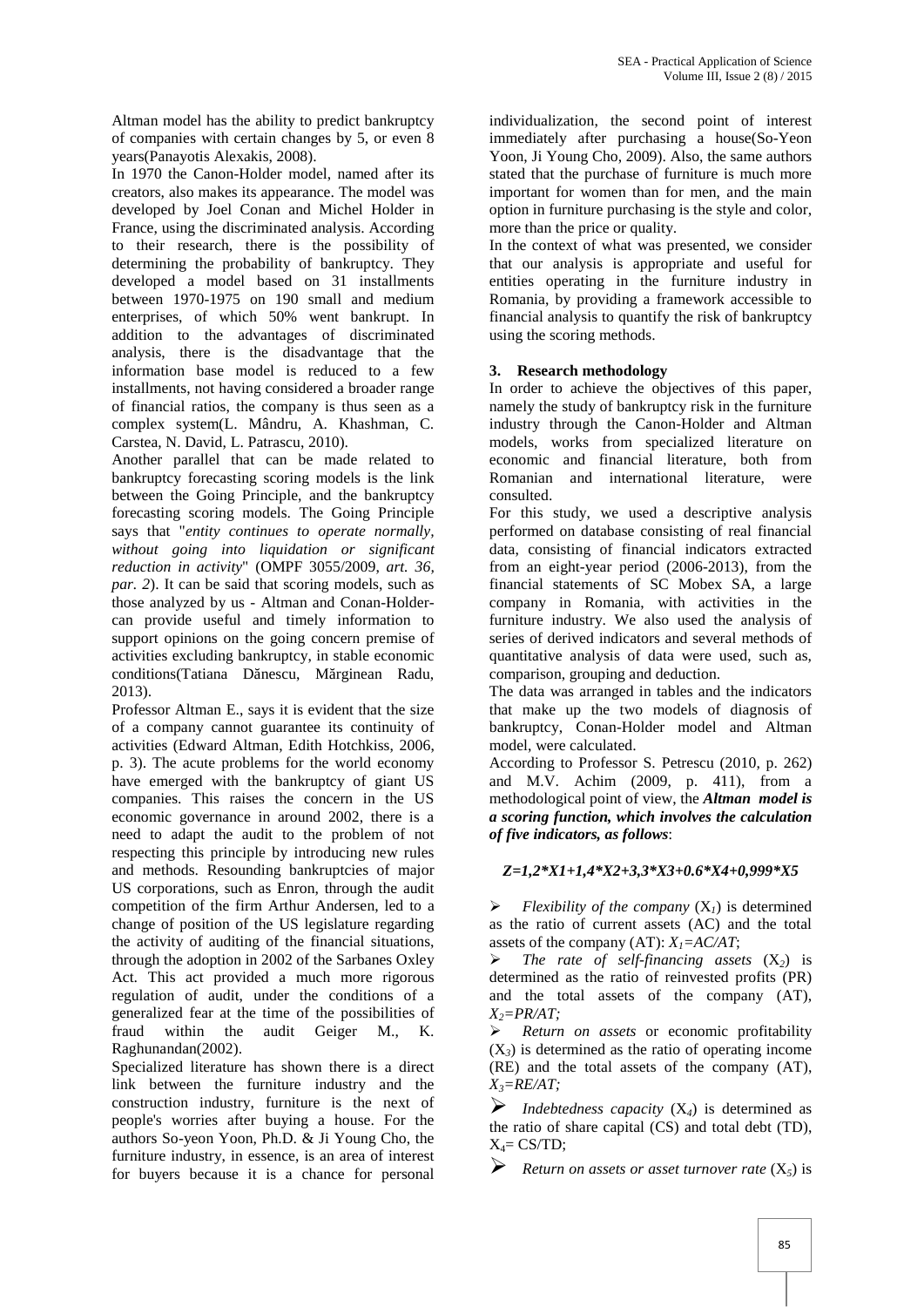determined as the ratio of turnover (CA) and total assets  $(AT)$ ,  $X_5 = CA/AT$ ;

The Altman model, ranks companies according to  $\sum_{n=1}^{\infty}$ the result of the Z function, as follows (S. Petrescu, p. 262):

- If  $Z > 2,675$ , then the company is solvent.
- If  $1.81 < Z < 2,675$ , then the company has financial difficulties but can reduce its activity to the extent that an efficient management of the company will follow**.**
- If  $Z < 1.8$ , then the company's bankruptcy is imminent.

The same author S. Petrescu(2010, p.263) talks about the existence of certain limits when approaching the author's model, Professor Altman making some changes in the model to meet the American economy sectors: private companies in the industrial sectors, non-industrial private companies, etc.

The initial model was built between 1946-1965 and focused on the US manufacturing sector. Prof. G. Hol reminds the Z function determined by the Altman model for US private companies in the industrial sector, which is(Gheorghe Holț, 2003):

#### *Z2=0,717\*R1+0,847\*R2+3,107\*R3+0.42\*R4+0,99 8\*R5*

In this case, a score above 2.9 indicates the absence of risk, The gray area between 1.23 and 2.90 and below 1.23 it means that is a sign of an important imminent bankruptcy risk with a probability of occurrence of 95% in the first year and 70% thereafter**(**L. Mândru, A. Khashman, C. Carstea, N. David, L. Patrascu, 2010**).**

On the basis of both alternatives of the function Z defined by Professor Altman, we proceeded to calculate both variants of functions for a true and fair view of the financial position of the company.

Conan-Holder model was developed by the two authors and was managed to forecast over 50% of bankruptcies of firms in the 70s. This model is calculated based on all five financial indicators, using the following formula (Achim Monica, 2009, p. 412):

#### *Z=16X1+22X2-87X3-10X4+24X<sup>5</sup>*

 $\triangleright$  *Quick Ratio (X<sub>1</sub>)* is determined as the ratio of current assets (ACR) subtracted by the stocks (S) and current debts of the entity (DCR). *X1=(ACR- S)/DCR;*

*Financial stability rate*  $(X_2)$  represents the permanent capital share (CPM) in total liabilities (PB), *X2=CPM/PB;*

 $\triangleright$  The sales financing from external sources  $(X_3)$ is determined as the ratio of financial expenses (CF) and the net turnover of the entity (CAN),  $X_3 = CF/CAN;$ 

**F** The level of of staff remuneration  $(X_4)$  is determined as the ratio of personnel expenses (CP) and the value added (VA), *X4=CP/VA;*

*The rate of return of the value added*  $(X_5)$  is the degree to which the gross result of exploitation (RBEXP) produces added value (VA) and is determined by the relationship,  $X_5 = RBEXP/VA$ ;

The grouping firms depending on the Z score using the Conan-Holder model is as follows:

- $\triangleright$  If Z>9, then the company is solvent.
- $\triangleright$  If Z is in between (4.9), then the company is in an area of incertitude with possibilities of recovery.
- $\triangleright$  If Z<4, then the company's bankruptcy is imminent.

Depending on the score of a company an interpretation can be made. We can see that bankruptcy probability decreases with increasing score, as shown in Table 1.

## **4.Case study**

To achieve the case study, the financial statements were taken from S.C. Mobec S.A., a company with activities in the furniture industry. Financial indicators were extracted from the company's balance sheet and profit and loss account of over a period of eight years from 2006 to 2013.

#### *4.1. Bankruptcy diagnosis by Altman model SC Mobex S.A*

In specialized literature, for the Altman model there are several score functions presented. For this case study we selected the best known model version, the original version of the Altman model, expressed by function calculated "Z function" in Table 2. Built as a feature of the Altman model, The Z function for industry was also calculated because the company has its activity in the industrial production of furniture, a large company with about 700 employees.

The dynamic of the function of Z of the Altman model for industrial enterprises, calculated on the chosen company is presented in Figure 1 and the **dynamic of the Z function for the industry using the Altman model is presented in Figure 2.**

From Figures 1 and 2, we can conclude that the dynamic of the function of Z, for both the Z-score calculation methods, the entity is relatively well positioned, although for the last years of analysis, it is in a downward trend.

In the first three years of analysis the company is in an evident growing trend. This element is explained by the fact that the furniture industry in Romania is very closely related to the construction industry, and that 2006-2008 was a particularly good period for the construction industry.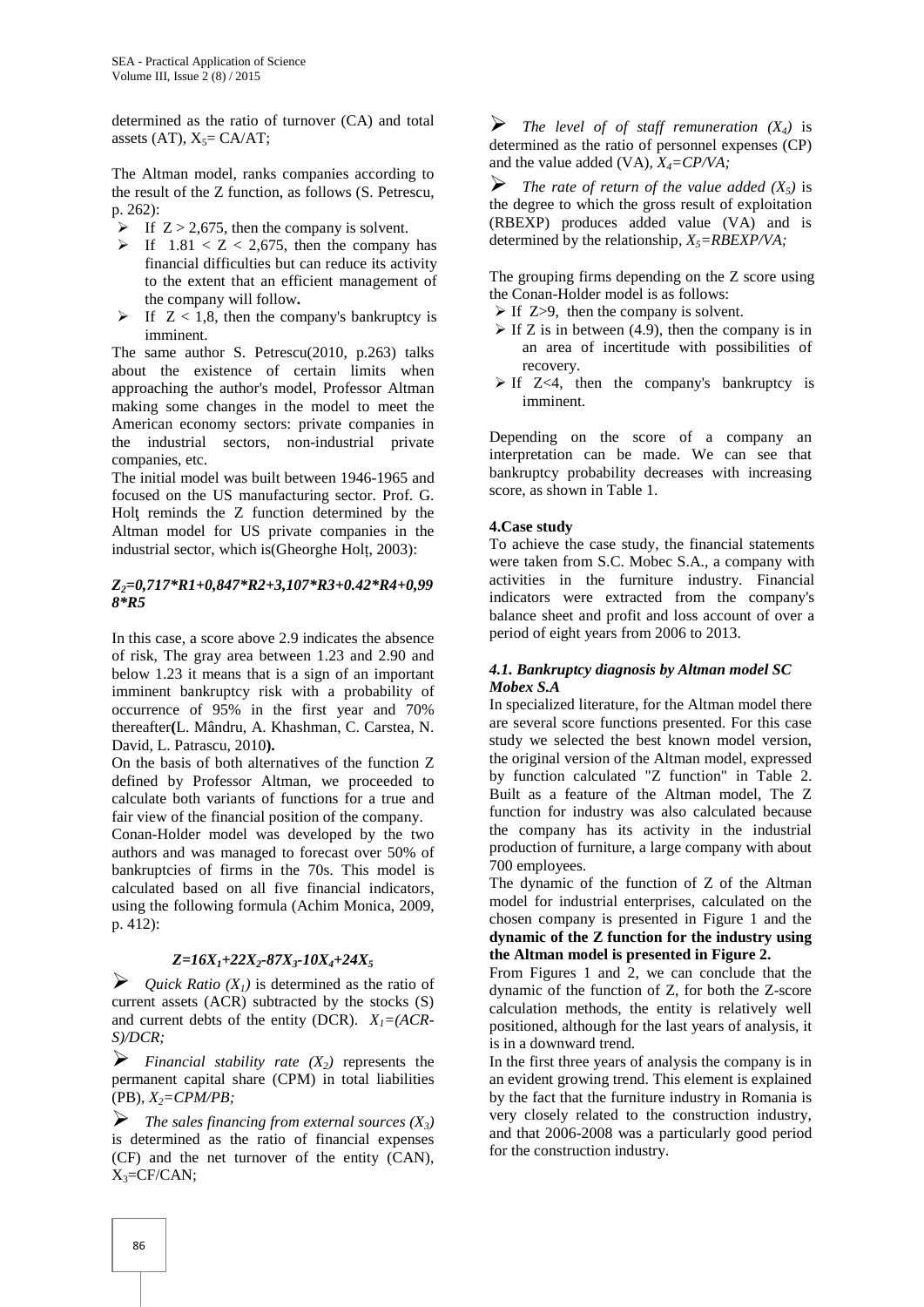Under the influence of the economic crisis of 2009, the Z-score trend decreases, while the majority of outcome indicators are declining for society during this period. The effects of the economic crisis on society are very serious and result indicators strongly affected society in 2009.

In 2009-2011 the Z-score model shows a slight increase, following the trend of decline to be resumed in 2012 and 2013. Although there is a correlation between the results of the Z-score and the net result or results of operations for the years 2013-2013, it is important for the company to monitor the development of the Z-score model in models the limits established by the Altman model, now hovering in the model's gray area.

#### *4.2 Bankruptcy risk management using the Conan-Holder model.*

For the company S.C. Mobex S.A., using the company's Balance Sheet and the Profit and Loss, the Canon-Holder model has the form presented in Table 3.

Represented in dynamics, from Figure 3, we can see the situation of the company using the Conan- Holder model. The company's recorded score is good, considering the economy of the recent years. We can observe the favorable positioning of the company in the period under review, the company having only had a 10% - 25% risk in 2006-2007. Since 2008, although the score's evolution was fluctuating, bankruptcy risk remains below 10%. The specificity of the Conan-Holder model is the ability to quantify this risk using several grids. Thus we see that although for the last three years the trend indicator increases, the company maintains itself at a 10% risk of bankruptcy. The ability to quantify risk in a better way than the Altman model is an advantage of the Canon-Holder score and enables a more detailed interpretation.

As is found in Figure 3 there is a need to observe, as in the case of the Altman model, referring to the score in a decreasing trend over the past three years. Careful monitoring is required for controlling the risk level to a value of comfort of below 10% and it is recommended to identify ways of maintaining a stable trend of the Z score

## **5.Conclusions**

As a main research objective, in this paper we have presented ways of diagnosing the risk of bankruptcy using the Canon-Holder and Altman methods, from theoretical and practical examples, on a large company in the furniture industry in Romania.

In specialized literature, using literature review, we were able to see that there are several approaches of diagnostic models of bankruptcy risk. We could see the advantages of using scoring models for quantifying the risk of bankruptcy, but we also found limitations in the methods, such as a lack of

an overall picture of the companies analyzed using the scoring method, due to the use of only a certain rate.

Regarding the practical approach to the work, the analysis reflects the dynamic evolution of the score obtained by applying the models Altman and Canon-Holder, and the Z function calculated based on financial ratios extracted from an 8 years period. We were able to see and observe several aspects regarding the evolution of the company in the period under review, with the economic crisis' effect on the company, visible both in the scoring and in the results indicators. In light of the Altman model, we concluded there is a need of careful monitoring of the company in terms of a decreasing trend of the Z score in the uncertainty of the current economy. From the analysis made, we can conclude that the economic company examined currently has a positive position, but monitoring and identifying ways to increase the Z score of the Altman model is required.

By using the Conan-Holder model for determining the risk of bankruptcy, during the largest part of the period analyzed the entity has a favorable position, only having a 10% risk in 2006-2007. Otherwise, the score obtained during the analyzed period the company is positioned at a very low risk of below 10%. The advantage of the Conan-Hoder model, unlike the Altman model, can be expressed by the existence of a more detailed expression of results, risk quantification being much more detailed than in the Alman model. For the purposes of what was presented, we conclude that companies in the furniture industry, and not only, can opt to analyze their company using the Altman and Conan-Holder models to obtain important information regarding the diagnosis of bankruptcy risk. This paper presented makes a significant contribution to the analysis and diagnosis of an important sector of the national economy, and the results of the research can be useful for the Romanian management in the furniture, business, and academic sector interested in specialized information.

#### **ACKNOWLEDGMENT**

The author, (M rginean, Radu), would like to specify that this paper has been financially supported within the project entitled "SOCERT. **Knowledge society, dynamism through research<sup>"</sup>, contract number** POSDRU/159/1.5/S/132406. This project is cofinanced by European Social Fund through Sectoral Operational Programme for Human Resources Development 2007-2013. **Investing in people!**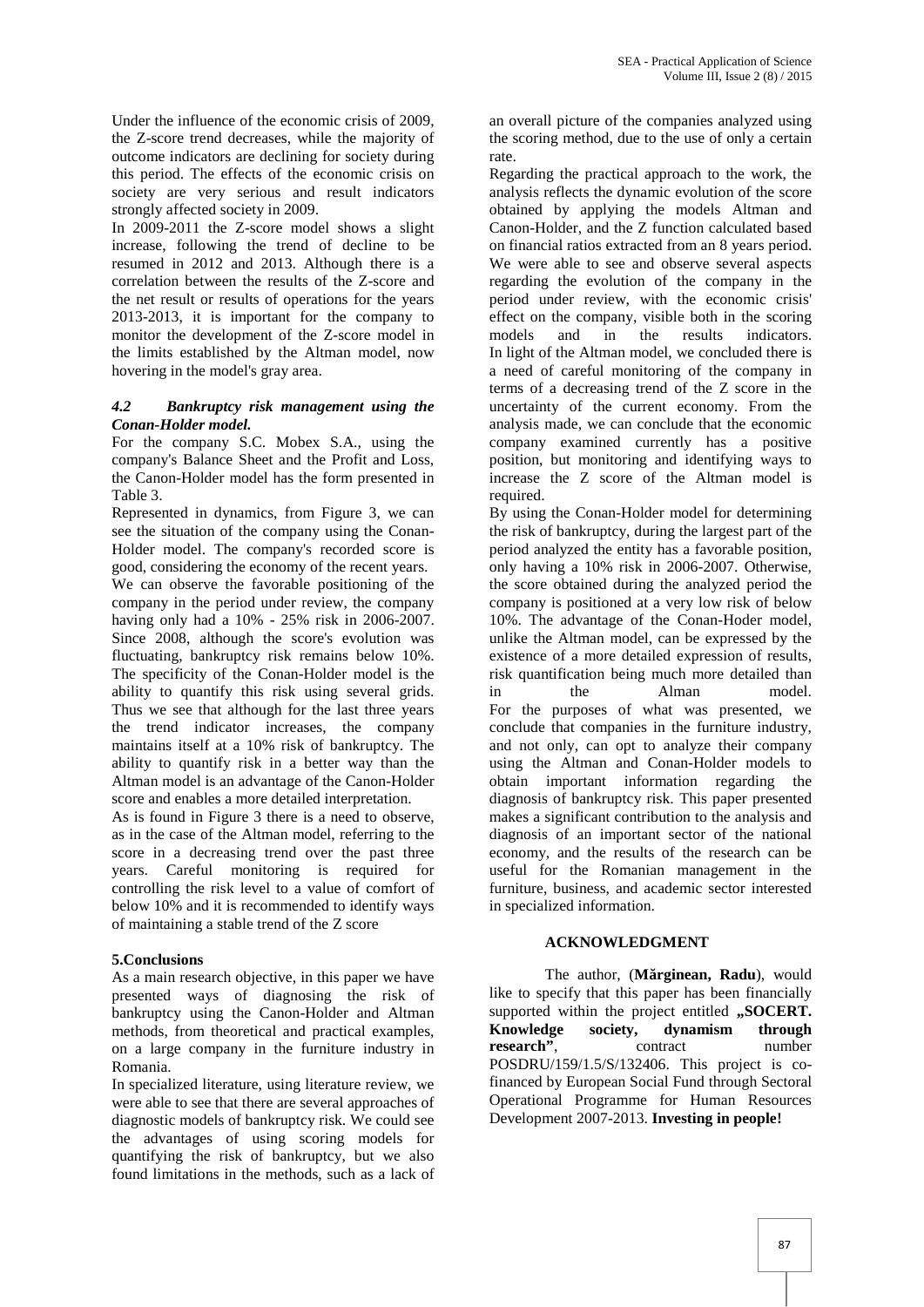#### **References**

- [1]. Achim M.V.(2009), Analiz economico*financiar*, Edit. Risoprint, Cluj-Napoca.
- [2]. Altman Edward, Hotchkiss Edith(2006), *Corporate Financial Distress and Banckruptcy- Predict and avoid banckruptcy, analye and invest in distressed debt,* 3-dr Edition, John Wiley & Sons, Inc., Hoboken, New Jersey;
- [3]. D nescu Tatiana, M rginean Radu(2013). The Evaluation of the Going Principle through the Altman Pattern- Case Study, paper presented at the International Conference *Accounting and Audit Convergence 2013 Convention*, Babes-Bolyai University.
- [4]. Geiger M., K. Raghunandan(2002), *Going concern opinions in the "new" legal environment*, in Accountig Horizons, 16(March), pp. 17-26
- [5]. Hol. Gheorghe(2009), *Bankrupcy Risk Central point in the financial accounting diagnosis*, Analele Universit ii "Constantin Brâncu i din Târgu-Jiu", Sera Economie, nr. 3, pp. 321-332;
- [6]. Mândru L., Khashman A., C. Carstea, N. David, L. Patrascu(2010). The diagnosis of bankrupcy risk using score function*, Recent Advantages in artificial intelligence, knowledge, engineering and databases*. pp. 83-87, Retrieved from, http://www.wseas.us/elibrary/conferences/2010/Cambridge/AIKED/ AIKED-12.pdf .
- [7]. Ordinul Ministrului Finatelor Publice(OMFP) 3055/2009, publicat în MOF al României nr. 766/10.11.2009;
- [8]. Panayotis Alexakis (2008). Altman Z scode model and prediction of business failures, *International Journal of Monetary Economics and Finance*, vol. 1, nr. 4, p. 329.
- [9]. Petrescu, Silvia(2010), *Analiz i diagnostic financiar-contabil. Ghid teoretico-aplicativ*, edi ia a II-a, revizuit i ad ugat, Edit. CECCAR, Bucure ti;
- [10]. R scolean, R. Dobra, G.C. Slusariuc(2012). Predictive analysis software for modeling the Altman Z-score financial distress status of companies. *Annals of the University of Petro ani*, Economics, no. 12(3), pp. 231-240.
- [11]. Valentin Nicolae(coord.), Dumitrache Caracota, Cornelia Parlog, Daniela Constantin, Vasilica Slavescu, Valerian Tobultoc(2003). *Previziune macroeconomică[Macroeconomic foresight],* online la Biblioteca Academiei de Studii Economice*,* Retrieved from http://www.biblioteca digitala.ase.ro/biblioteca/carte2.asp?id=71&id  $b=7$ .
- [12]. Yoon, S. Y. & Cho, J. Y. (2009).

Understanding the Furniture Decision Making Process and Design Preference Using Web- Based VR Technology, *Proceeding of IDEC,* 904-914, St. Louis, MO, USA, retrived from httpwww.personal.kent.edu~jcho4Furniture%2 0Decision.pdf.

[13]. Zilahi Imre (2014). Primul an în care cre terea exportului de mobil a dep it cre terea exportului de produse lemnoase[The first year in which the furniture export growth exceeded the growth of wood products]. *Revista Mobila*, nr. 5/2014, pp. 10-12.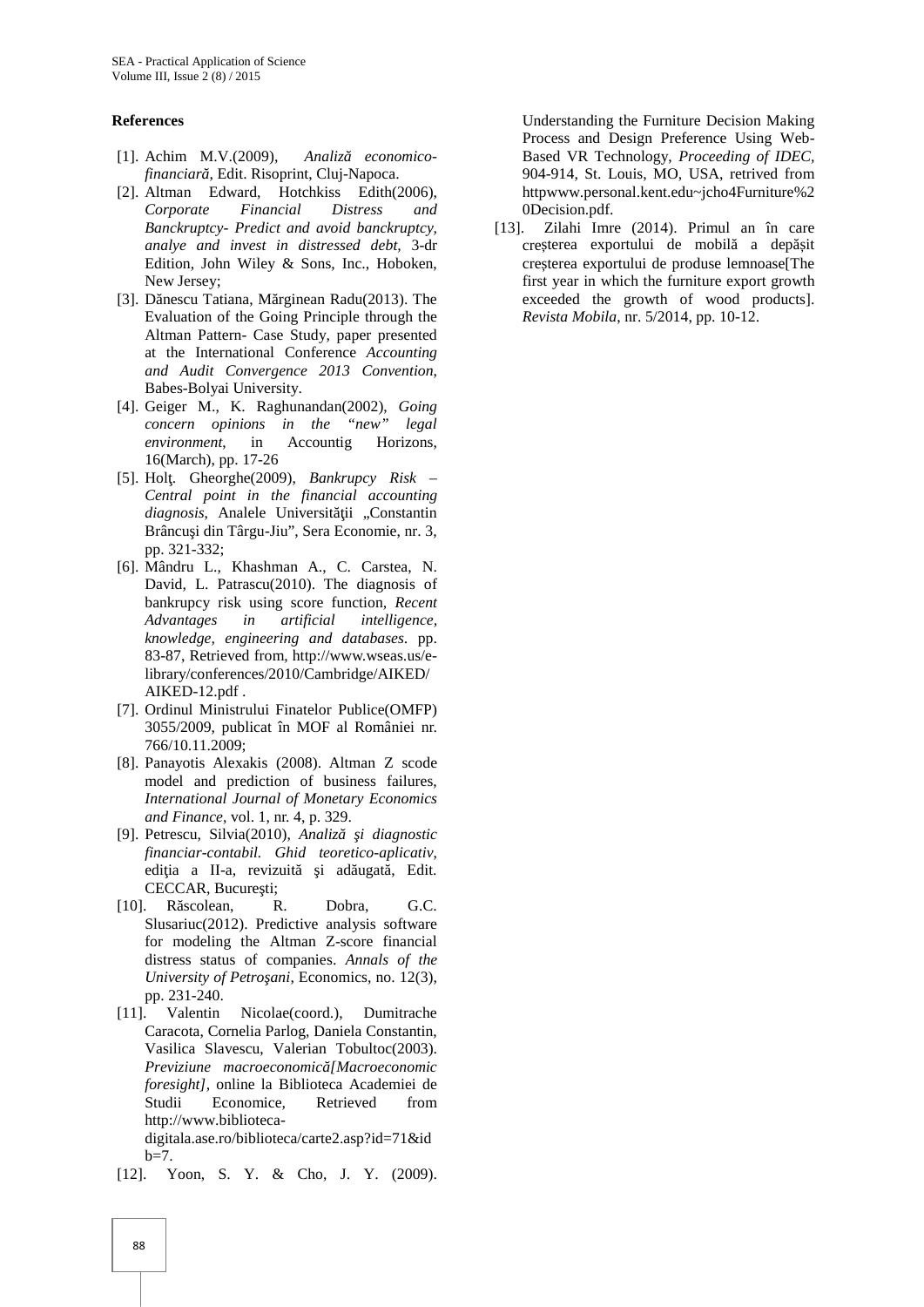| Score value | Bankruptcy probability |
|-------------|------------------------|
| Z<0         | >80%                   |
| 0 < Z < 1.5 | 75-80 %                |
| 1,5 < Z < 4 | 70-75 %                |
| 4 < Z < 8,5 | 50-70 %                |
| $Z=9,5$     | 35 %                   |
| $Z=10$      | 30 %                   |
| $Z=13$      | 25 %                   |
| $Z=16$      | 15 %                   |
| Z>16        | $<$ 10%                |

## **Table 1. Interpretation of the scores using the Conan Holder model**

Source: Achim M.V., Analiz economico-financiar, 2009, p. 412.

#### **Table 2. Calculation of the function of Z using the Altman model**

| Indicator                               | 2006     | 2007     | 2008     | 2009     | 2010     | 2011     | 2012     | 2013     |
|-----------------------------------------|----------|----------|----------|----------|----------|----------|----------|----------|
| <b>Current Assets</b>                   |          |          |          |          |          |          |          |          |
| (CA)                                    | 18886258 | 20204618 | 22380104 | 19962328 | 21778780 | 19778831 | 21954217 | 24011621 |
| Total Assets(AT)                        | 26930116 | 29285850 | 31645528 | 29189520 | 30180460 | 33984184 | 44652762 | 47595229 |
| Reinvested<br>Profit(PR)                | 859295   | 860878   | 2330278  | 437828   | 1127816  | 614495   | 1385205  | 1907635  |
| Exploitation<br>results (RE)            | 2982350  | 4505081  | 6171131  | 2857091  | 3127282  | 3554087  | 4652231  | 4485701  |
| Total Debts(TD)                         | 13323363 | 14526342 | 14648178 | 11954612 | 12961424 | 10206531 | 13343530 | 14248634 |
| Paid<br>Dividends(Div)<br>Net Result of | 1009000  | 1407135  | 1416174  | 1313486  | 1127816  | 1843485  | 1970000  | 1144580  |
| exploitation<br>(RN)                    | 1868295  | 2268013  | 3746452  | 1751314  | 2255632  | 2457980  | 3355205  | 3052215  |
| Equity $(CS)$                           | 4238358  | 4238358  | 4238358  | 4238358  | 4238358  | 4238358  | 4238358  | 4238358  |
| Turnover(CA)                            | 39183920 | 44123401 | 52251819 | 34989206 | 36744910 | 42838133 | 45821798 | 46520462 |
| $X1 = AC/AT$                            | 0.70     | 0.69     | 0.71     | 0.68     | 0.72     | 0.58     | 0.49     | 0.50     |
| $X2=PR/AT$                              | 0.03     | 0.03     | 0.07     | 0.01     | 0.04     | 0.02     | 0.03     | 0.04     |
| $X3=RE/AT$                              | 0.11     | 0.15     | 0.20     | 0.10     | 0.10     | 0.10     | 0.10     | 0.09     |
| $X4 = CS/TD$                            | 0.32     | 0.29     | 0.29     | 0.35     | 0.33     | 0.42     | 0.32     | 0.30     |
| $X5 = CA/AT$                            | 1.46     | 1.51     | 1.65     | 1.20     | 1.22     | 1.26     | 1.03     | 0.98     |
| <b>Z</b> Function                       | 2.90     | 3.06     | 3.42     | 2.57     | 2.67     | 2.58     | 2.19     | 2.13     |
| <b>Z</b> Function for<br>industry       | 2.46     | 2.62     | 2.94     | 2.15     | 2.22     | 2.19     | 1.86     | 1.79     |

Source: personal project based on the entity's financial statements.

**Table 3. Application of the Canon-Holder model for S.C. Mobex S.A.**

| <b>Indicator</b>  | 2006     | 2007     | 2008     | 2009     | 2010     | 2011     | 2012     | 2013     |
|-------------------|----------|----------|----------|----------|----------|----------|----------|----------|
| Current assets    |          |          |          |          |          |          |          |          |
| (AC)              | 18886258 | 20204618 | 22380104 | 19962328 | 21778780 | 19778831 | 21954217 | 24011621 |
| Stocks(ST)        | 11827166 | 13431291 | 14841498 | 13692969 | 14136337 | 14148196 | 16887793 | 18539870 |
| Current           |          |          |          |          |          |          |          |          |
| deobt(DC)         | 10606336 | 11646666 | 11990050 | 8646464  | 10721309 | 9026363  | 9228471  | 9881729  |
| permanent capital |          |          |          |          |          |          |          |          |
| (CPM)             | 15538605 | 16960198 | 19077968 | 20063128 | 19052133 | 29962593 | 34409205 | 35743265 |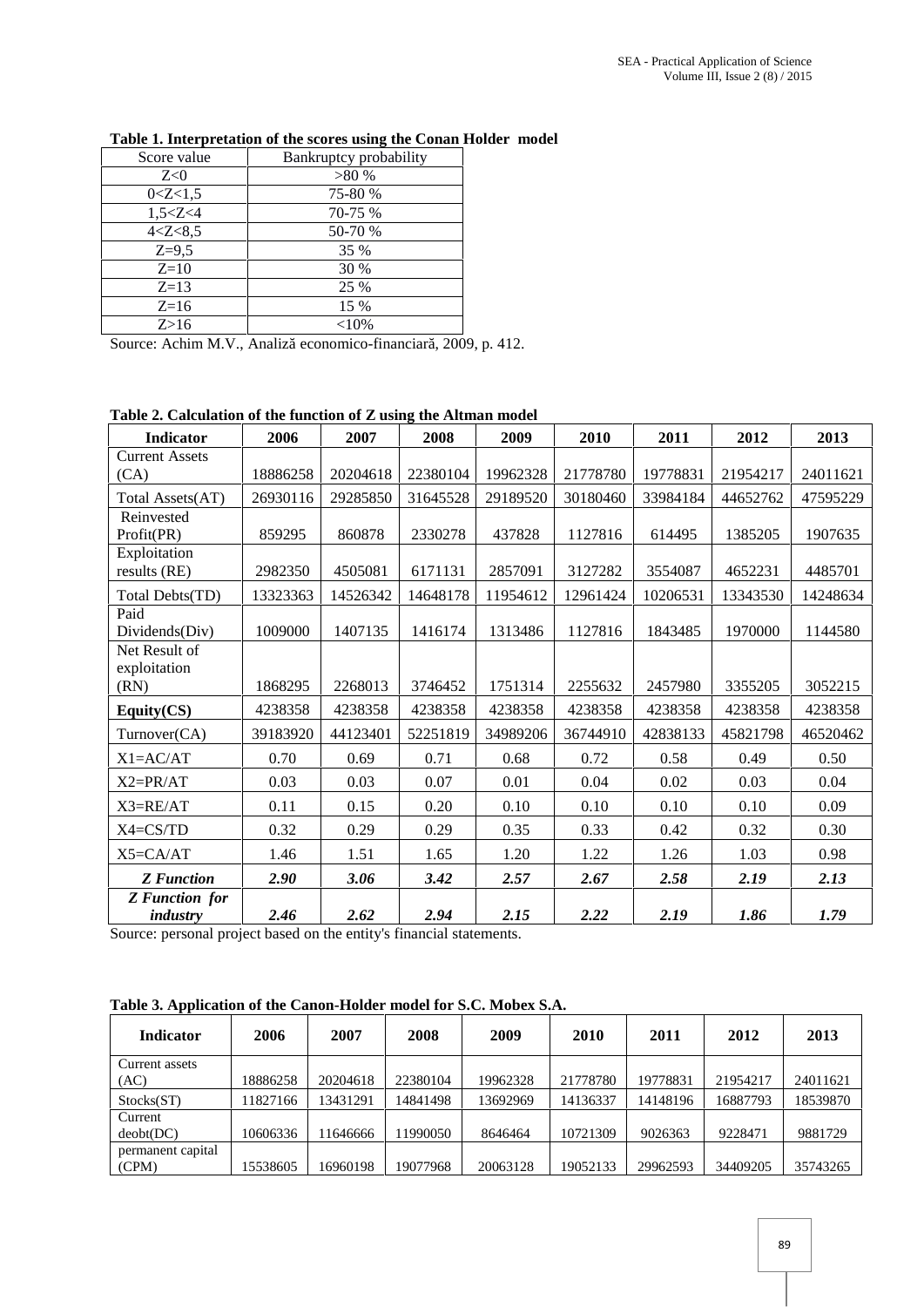| Total liabilities               |          |          |          |          |          |          |          |          |
|---------------------------------|----------|----------|----------|----------|----------|----------|----------|----------|
| (TP)                            | 26930116 | 29285850 | 31645528 | 29197114 | 30180460 | 39496758 | 44652762 | 47595229 |
| financial expenses              |          |          |          |          |          |          |          |          |
| (CF)                            | 1562894  | 2158562  | 2064376  | 1118566  | 1302703  | 1215858  | 1379600  | 1578171  |
| Net Turnover(Ca)                | 39183920 | 44123401 | 52251819 | 34989206 | 36744910 | 42838133 | 45821798 | 46520462 |
| <b>Staff Costs</b>              |          |          |          |          |          |          |          |          |
| (ChP)                           | 17931057 | 20608426 | 23436053 | 16794314 | 17570005 | 19520967 | 22009620 | 22493334 |
| Added value(VA)                 | 21782739 | 26783820 | 31730518 | 21205314 | 22211902 | 25363675 | 28702380 | 29757268 |
| <b>Operating</b><br>result(REX) | 2982350  | 4505081  | 6171131  | 2857091  | 3127282  | 3554087  | 4652231  | 4485701  |
| $XI = AC-St/DC$                 | 0.67     | 0.58     | 0.63     | 0.73     | 0.71     | 0.62     | 0.55     | 0.55     |
| $X2 = CPM/TP$                   | 0.58     | 0.58     | 0.60     | 0.69     | 0.63     | 0.76     | 0.77     | 0.75     |
| $X3 = ChF/CA$                   | 0.04     | 0.05     | 0.04     | 0.03     | 0.04     | 0.03     | 0.03     | 0.03     |
| $X4 = ChP/VA$                   | 0.82     | 0.77     | 0.74     | 0.79     | 0.79     | 0.77     | 0.77     | 0.76     |
| $XI = REX/VA$                   | 0.14     | 0.17     | 0.19     | 0.13     | 0.14     | 0.14     | 0.16     | 0.15     |
| Z-Score                         | 14.93    | 14.13    | 17.17    | 19.25    | 17.68    | 19.87    | 19.34    | 18.49    |

Source: personal project based on the entity's financial statements.



Source: Author's projection.

## **Figure 1. The function of Z using the Altman model**